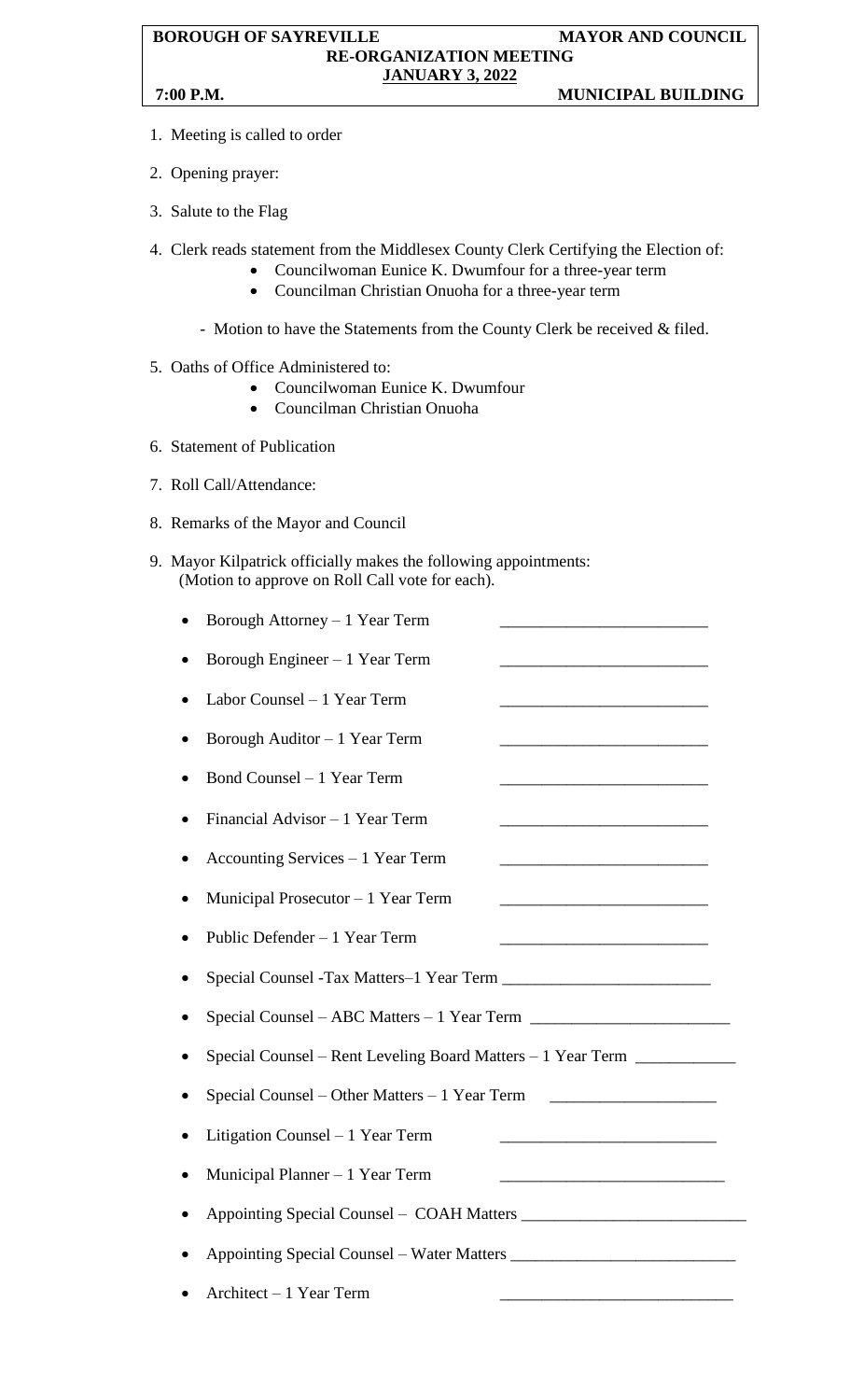| Public Agency Compliance Officer – 1 Year Term ___________________                                   |                      |
|------------------------------------------------------------------------------------------------------|----------------------|
| 10. <b>Council President</b> nominated for the year $2022 - Co.$                                     |                      |
| 11. Official designation of the Standing Committees for the year 2022 made:<br>(moved and seconded). |                      |
| <b>ADMINISTRATIVE &amp; FINANCE:</b>                                                                 | $\bf{1}$<br>2)<br>3) |
| <b>PLANNING &amp; ZONING:</b>                                                                        | $\bf{1}$<br>2)<br>3) |
| <b>PUBLIC SAFETY:</b>                                                                                | 1)<br>2)<br>3)       |
| <b>PUBLIC WORKS:</b>                                                                                 | 1)<br>2)<br>3)       |
| <b>RECREATION:</b>                                                                                   | 1)<br>2)<br>3)       |
| <b>WATER &amp; SEWER/ENVIRONMENTAL:</b>                                                              | 1)<br>2)<br>3)       |

12. Appointments to various Boards & Commissions

13. Public Hearing and Approval of Consent Agenda Resolutions (*motion to close public hearing and approve Consent Agenda Resolutions on Roll Call vote.)*

14. Public Portion

15. Adjournment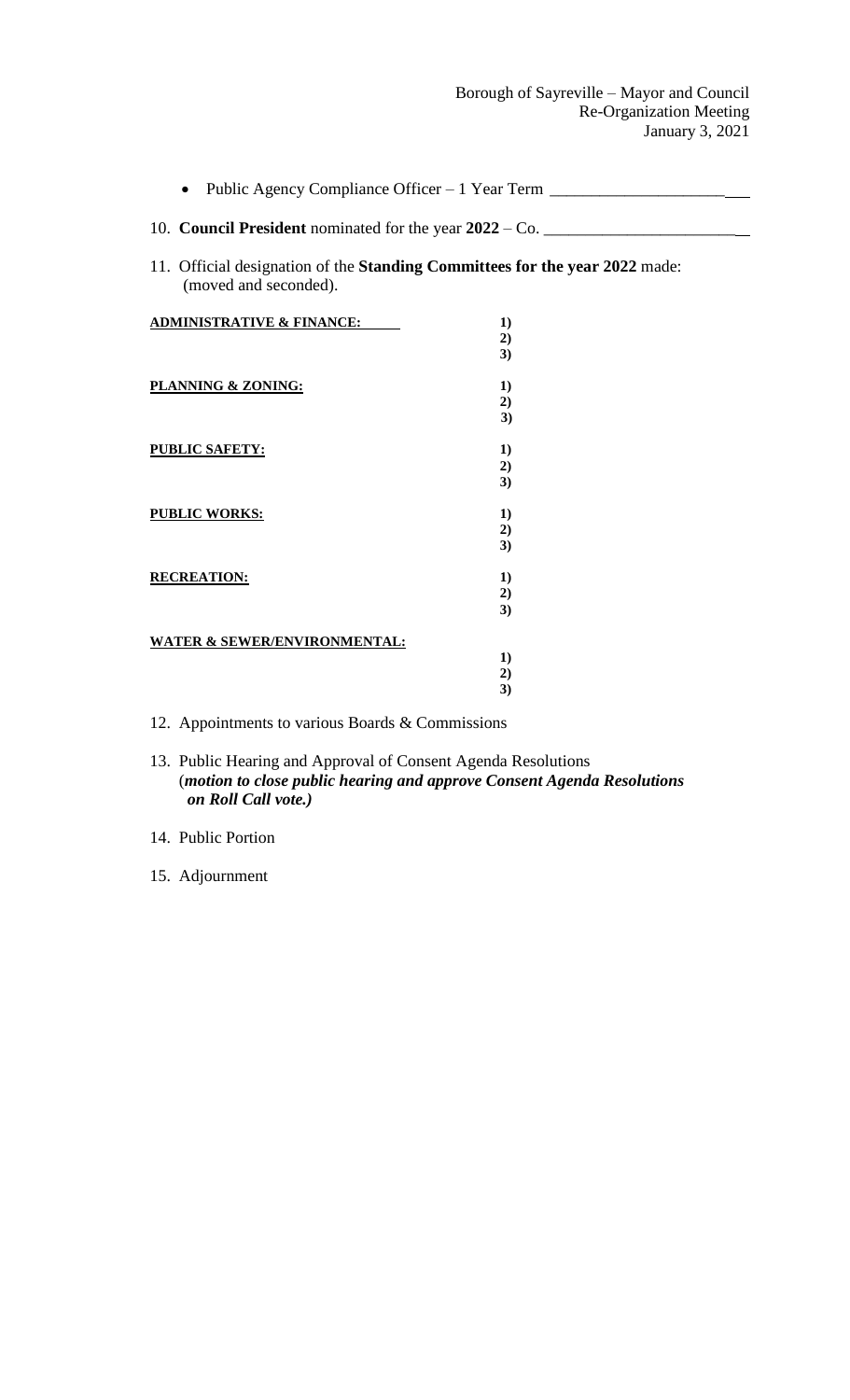| January 3, 2022 – Re-Organization Meeting<br>13. RESOLUTIONS: |                                                                                                                                          |
|---------------------------------------------------------------|------------------------------------------------------------------------------------------------------------------------------------------|
| 2022-1                                                        | Rules of Order                                                                                                                           |
| 2022-2                                                        | Scheduling Standing Committee and Council Meetings 2021                                                                                  |
| 2022-3                                                        | Establishing a Cash Management Plan and naming official depositories for<br>the Borough of Sayreville                                    |
| 2022-4                                                        | Authorizing the re-opening of petty cash funds for various departments                                                                   |
| 2022-5                                                        | Requiring Tax Collector and Treasurer to furnish bonds                                                                                   |
| $2022 - 6$                                                    | Temporary Budget Appropriations – 2022                                                                                                   |
| 2022-7                                                        | Confirming operable procedure for the settlement of claims against the<br>Borough                                                        |
| 2022-8                                                        | Clarifying power of Council President to solemnize marriages when<br>Council President is acting in the capacity of Acting Mayor.        |
| 2022-9                                                        | Designating the Official Newspaper                                                                                                       |
| 2022-10                                                       | Authorizing Special Tax Counsel to file petitions, complaints, answers<br>and counterclaims in the Tax Court of the State of New Jersey. |
| 2022-11                                                       | <b>Cancelling Small Balances</b>                                                                                                         |
| 2022-12                                                       | Fixing the interest charges for non-payment of taxes, assessments<br>and/or other municipal liens or charges.                            |
| 2022-13                                                       | Resolution approving bills for payment.                                                                                                  |
| 2022-                                                         | <b>Appointing Borough Attorney</b>                                                                                                       |
| 2022-                                                         | <b>Appointing Borough Engineer</b>                                                                                                       |
| 2022-                                                         | <b>Appointing Labor Counsel</b>                                                                                                          |
| 2022-                                                         | <b>Appointing Borough Auditor</b>                                                                                                        |
| 2022-                                                         | <b>Appointing Bond Counsel</b>                                                                                                           |
| 2022-                                                         | <b>Appointing Financial Advisor</b>                                                                                                      |
| 2022-                                                         | <b>Appointing Accounting Services</b>                                                                                                    |
| 2022-                                                         | <b>Municipal Prosecutor</b>                                                                                                              |
| 2022-                                                         | <b>Appointing Public Defender</b>                                                                                                        |
| 2022-                                                         | <b>Appointing Special Counsel - Tax Matters</b>                                                                                          |
| 2022-                                                         | <b>Appointing Special Counsel - ABC Matters</b>                                                                                          |
| 2022-                                                         | Appointing Special Counsel – Rent Leveling Board Matters                                                                                 |
| 2022-                                                         | Appointing Special Counsel – Other Matters                                                                                               |
| 2022-                                                         | <b>Appointing Litigation Counsel</b>                                                                                                     |
| 2022-                                                         | <b>Appointing Municipal Planner</b>                                                                                                      |
| 2022-                                                         | Appointing Special Counsel – COAH Matters                                                                                                |
| 2022-                                                         | <b>Appointing Special Counsel - Water Matters</b>                                                                                        |
| 2022-                                                         | <b>Appointing Architect</b>                                                                                                              |
| 2022-                                                         | Public Agency Compliance Officer                                                                                                         |